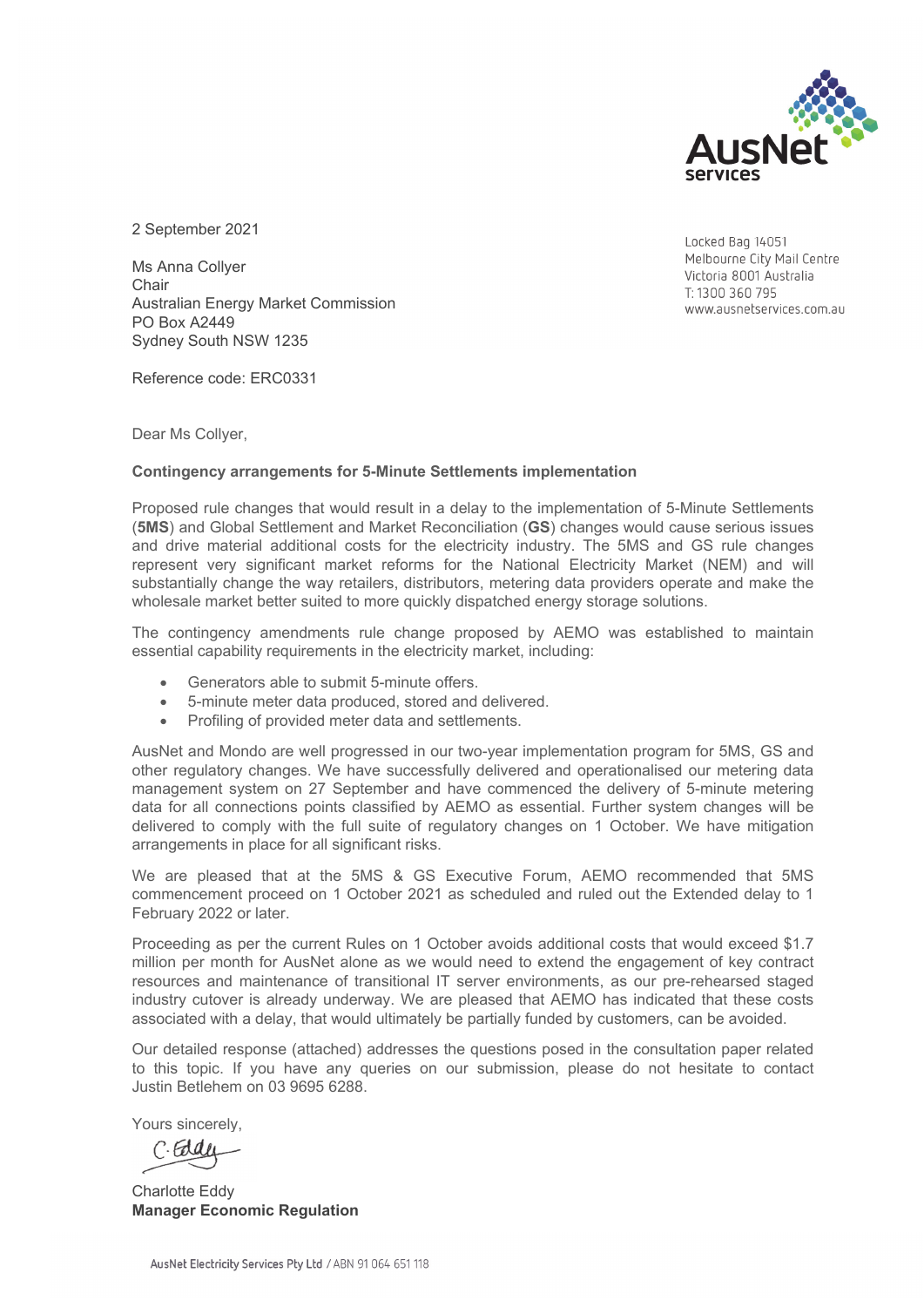# **Question 1 – Contingency planning and readiness capability**

 a) are there any other issues, in addition to AEMO's market start notice, the Commission should consider for any potential delay to commencement of 5M and GS soft start, if so, what issues and why?

# **Response:**

AusNet and Mondo agree with the Commission's assessment framework in the consultation paper. We consider a delay would reduce the assessed benefits of the 5MS rule change and result in substantial increases in IT implementation costs. Every possible alternative mitigation to a delay should be assessed.

It should be considered that last year AEMO requested a rule change to delay the 5MS commencement date to 1 July 2022 "due to the inherent uncertainty around the severity and impact of COVID-19." When AEMO's Rule change request for a 12-month delay was announced AusNet immediately paused our implementation of 5MS and this allowed us to maintain and improve our working from home arrangements essential for continued productivity in anticipation of at least a 6 month delay. However, the final determination concluded that "a 3-month delay balanced the capacity constraints placed on the industry by COVID-19 against the additional costs and deferred benefits". The 3-month delay provided in the final determination was less than our redeployment time, and we expended more additional project time on replanning and restarting our project than the 3-month delay provided in the Rules.

In response to this setback, we increased our resourcing levels to best meet the tight delivery challenge notwithstanding challenging operating conditions making it difficult to undertake IT work and change market critical Type 2 meters to provide 5-minute data.

We are on track to delivering on 1 October, and we have commenced our staged cutover with our new Meter Data Management systems on 27 September with other system cutovers between now and 1 October. These changes are required to deliver compliance with regulatory reform changes for 5MS, GS, customer switching, Wholesale Demand Response Mechanism, electricity B2B and gas B2B.

# **Question 2 – Extended delay options**

a) If an extended delay to 5MS and GS is required, do you have a preference between commencing on 1 Feb 2022 or 1 April 2022? If so, which date and why?

# **Response:**

AusNet and Mondo do not support any delay to the 5MS and GS start dates, but should a delay be required we would the delay is minimal to reduce the increased costs we will bear. If AEMO will not be ready 1 October 2021, then 1 December 2021 should be chosen. If AEMO would not be ready by 1 December 2021, then 1 February 2022 should be chosen.

# **Question 3 – Industry implementation costs**

a) If an extended delay is needed, what is the estimated difference in costs to your organisation between 5MS and GS start commencing on 1 February.

# **Response:**

As indicated above, if the effective implementation date is delayed our delivery date would be subject to \$1.7 million in costs per month for AusNet alone as we extend the engagement of key contract resources and maintenance of transitional IT server environments. Delaying to 1 February 2022 would result in around \$6.8 million in additional implementation costs for AusNet, a material part of which would be partially funded by customers.